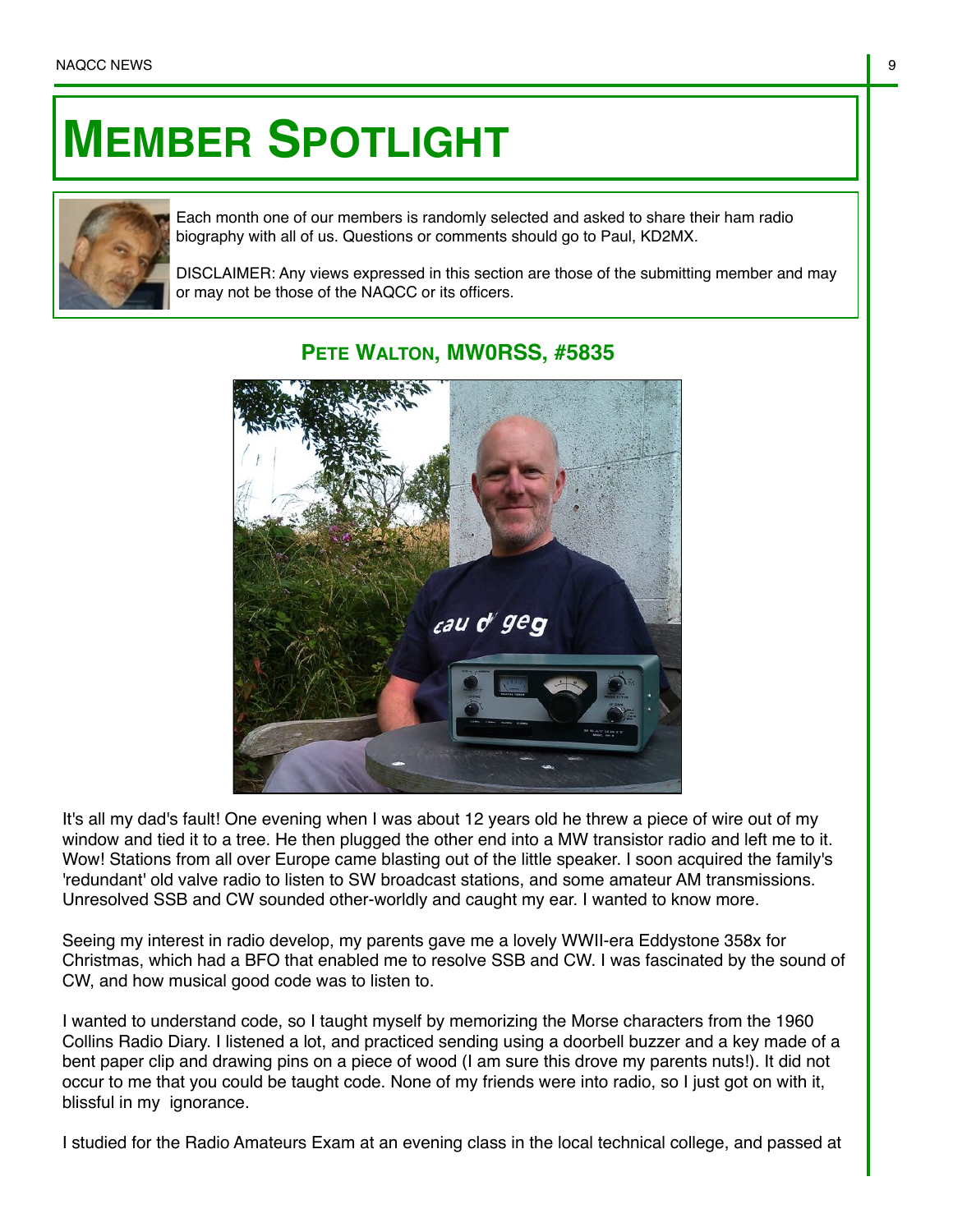the age of 14, the minimum age for a license at that time in the UK. I also passed the 12-wpm CW test at our local coastal radio station, Anglesey Radio. This was both a thrill and nerve-racking!

Two amateurs were very supportive of me at that time: Ron (GW5YB) and Tony (then GW4CZK, now G4CZK). They both encouraged me and were fine role models. Both good CW ops too.

All was going well, but just as I prepared to get my license I discovered rock music, girls and then motorcycles! Its a hormonal thing. My interest in radio dwindled, and then followed a long gap until the late nineties, by which time I had sold the old Eddystone (much to my regret).

In 1999 I saw a Radio Shack DX-394 receiver for a good price and snapped it up. I began causal listening; my CW came back quite easily. I was happy as an SWL until someone at work mentioned that licenses were now available on-line, at no cost. I finally received my license in 2011. Better late than never!

My first transceiver was an Icom IC-750, and the only antenna I had was the not-very-long wire I had been listening with. This is the main reason I started using QRP; my computer reset if I used more than about 10W! I started to have success with low power so decided this was a good way to go. I have since put up several decent wire antennas with proper feeders.

I love winkling out DX with QRP CW or having a chat at a speed that stretches my brain a little. I don't really like big contests and sometimes feel bullied off the air when the 'big guns' fire up. I enjoy homebrewing and have built several kits. I have also modified and fixed a few rigs. I appreciate good operating, and despair of stations who get my call sign wrong several times then give me 599. I think proper use of the RST code has diminished. You won't upset me with 329 if that's how my signal arrives at your end.

I was introduced to the NAQCC by Carl (GW0VSW) who used to write for Practical Wireless here in the UK. I take part in some NAQCC challenges when time permits, and have done several including Homebrew, Milliwatt, and Europe. I have the NAQCC to thank for getting me into QRPp!

I own several radios, all QRP except an FT-990, which I use for QRP on digital modes. Favorites include my HW-8 (a boyhood dream finally come true!), and my K2. I also have a NorCal 40A that I love but which doesn't get quite as much action as it should. My YL is very supportive (tolerant?!) of my hobby, and I have a Ten-Tec Century 22 at her house, which gets occasional use, usually when she is out. There is a 'menu-driven' FT-817 too, which has done great service from hotel rooms and is getting some use on 6m at the moment.

I have several NAQCC certificates, including KMPW 100 and DXCC QRPp. I am working towards a 200 KMPW endorsement. I also have a few 1000 MPW awards, but stopped applying for these a long time ago – the shack wallpaper is fine as it is.

One of my most memorable QSOs was breaking a 'split' pile-up with the HW-8. I heard 1A0C (The Order of Malta's Italian Relief Corps CISOM) calling on 40m one evening, listening 1kHz up. I tuned to where the pack were calling and set the filter wide. A couple of calls got me through. Great fun!

I am most comfortable with a straight key, and own several old UK ex-military keys, including a few 8 Amp No 2 keys and an Air Ministry 'Type D' and have recently bought a Vibroplex Original, which I am learning to use. I also use paddles when things get pacey.

I enjoy cycling and sometimes take a little rig out with me for portable operation. I also play double bass and a few other instruments, so I am never bored!